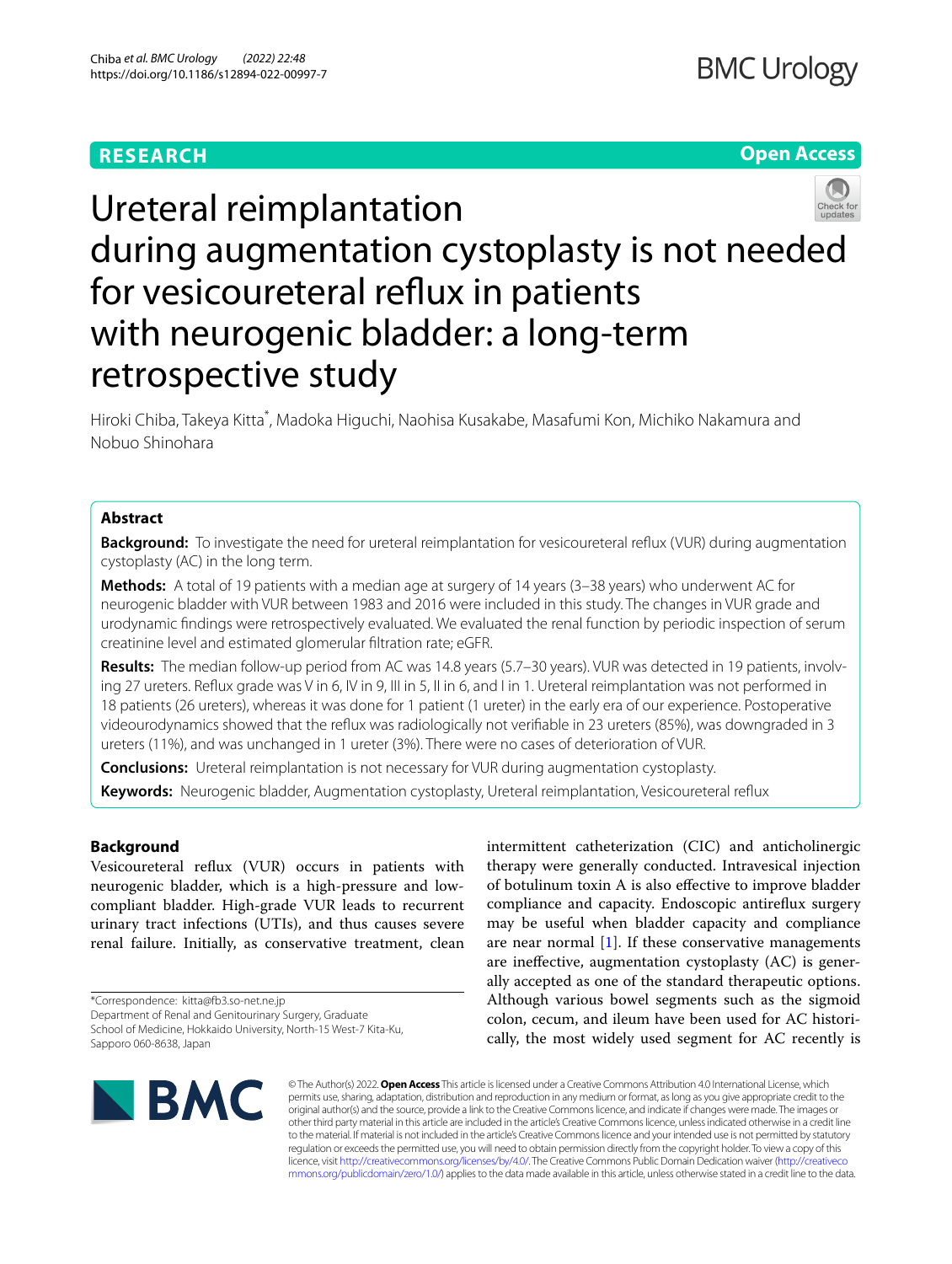the ileum [\[2](#page-4-1)]. If bowel is unusable, the stomach can be an alternative organ. Regarding the treatment of VUR in patients with neurogenic bladder, whether ureteral reimplantation should be simultaneously performed with AC for patients with VUR is controversial [[3\]](#page-4-2). It is accepted that VUR in neurogenic bladder is predominantly a secondary refux, which is caused by small bladder capacity, poor bladder compliance, and dysfunctional voiding [\[1](#page-4-0)]. We have not routinely performed ureteral reimplantation with AC because these refuxes could improve when a low-pressure system is created. The aim of this study was to evaluate the need for ureteral reimplantation with AC for patients with VUR.

#### **Methods**

#### **Patients**

This study included 19 patients (10 male, 9 female) who underwent AC for neurogenic bladder with VUR between March 1983 and March 2016 in our hospital. A minimum follow-up of 5 years after AC was necessary for inclusion in this study. All patients had been treated conservatively with CIC and anticholinergic agents. The indications for AC for neurogenic bladder were low bladder compliance, urinary incontinence, recurrent febrile UTIs (pyelonephritis, prostatitis, and epididymitis), high-grade VUR, and deterioration of renal function (CKD stage  $\geq$  3, or sequential deterioration of split renal function in renal scintigraphy), despite the conservative therapies. The changes in VUR grade, urodynamic fndings, and postoperative complications were evaluated retrospectively. We evaluated the renal function by periodic inspection of serum creatinine level and estimated glomerular fltration rate; eGFR. The present study was approved by the Scientifc Ethics Committee of Hokkaido University (# 020-0093).

#### **Surgical technique**

AC was performed according to the techniques of Hautmann. The ileum has been our first choice of bowel segment for AC. The length of the ileum used for cystoplasty commonly depends on the body size of the patients, and at least 20 cm of the terminal ileum were preserved during dissection in all cases. The ileum segment was detubularized and formed into a "U" or "W" shape and then anastomosed to the opened original bladder. A urethral fascial sling was fashioned as a continence procedure in 5 patients (26%), and Malone's antegrade continence enema (MACE) was performed to manage fecal incontinence in 7 patients (37%). Although ureteral reimplantation was not basically performed during AC in our institution, it was done for 1 early case (1 ureter) with high-grade VUR.

#### **Videourodynamics**

Pre- and post-surgery videourodynamics was basically performed for all patients. The data of videourodynamics at more than 6 months after the surgery were used in this study. The methods of videourodynamics were according to the International Continence Society  $[4]$  $[4]$ . The Ellipse Urodynamic System (Andromeda, Taufkirchen/Potzham, Germany) was used for videourodynamics. Standard fuid cystometry was done with patients in a supine position, without sedation, using a 6-Fr double-lumen catheter and a 9-Fr rectal balloon catheter, with flling at a rate of less than 10% of the predicted bladder capacity per minute with warm saline. In accordance with the defnition proposed by the International Continence Society, detrusor overactivity (DO) was defned as any involuntary detrusor contractions that occurred during the flling phase, which could be spontaneous or provoked, and which the patient could not completely suppress. Changes in bladder capacity and bladder compliance, the presence of DO, and the grade of VUR were evaluated.

#### **Statistical analysis**

Statistical analysis was performed using Student's *t*-test and the chi-squared test. A *P* value <0.05 was considered signifcant. JMP pro 14.0 (SAS Institute) was used to analyze the data.

#### **Results**

A total of 19 patients with a median age at surgery of 14 years (range 3–38 years) were included. Median follow-up from AC surgery was 14.8 years (range 5.7– 30 years). The primary diagnoses causing neurogenic bladder were myelomeningocele, spinal cord lipoma, and imperforate anus (Table [1\)](#page-2-0). Simultaneous procedures in the cystoplasty were fascial sling, antegrade continence enema, construction of a catheterizable channel, and ureteral reimplantation. Ureteral reimplantation was performed for only one patient in the very early stage of our experience. Perioperative complications are shown in Table [2.](#page-2-1) Postoperative complications included bladder stones in 8 patients (42%) and febrile UTIs in 6 patients  $(31%)$ . Table [3](#page-2-2) shows the changes in VUR grade from before to after surgery. VUR was found in 19 patients, involving 27 ureters. In a total of 27 ureters, refux grade was V in 6, IV in 9, III in 5, II in 6, and I in 1. Postoperative videourodynamics showed that the refux resolved in 23 ureters (85%), was downgraded in 3 ureters (11%), and was unchanged in 1 ureter (4%). There were no cases in which VUR deteriorated. On videourodynamics, the bladder capacity at which VUR occurred was signifcantly increased from 60 to 404 ml  $(p<0.05)$ , whereas detrusor pressure at the onset of VUR was not signifcantly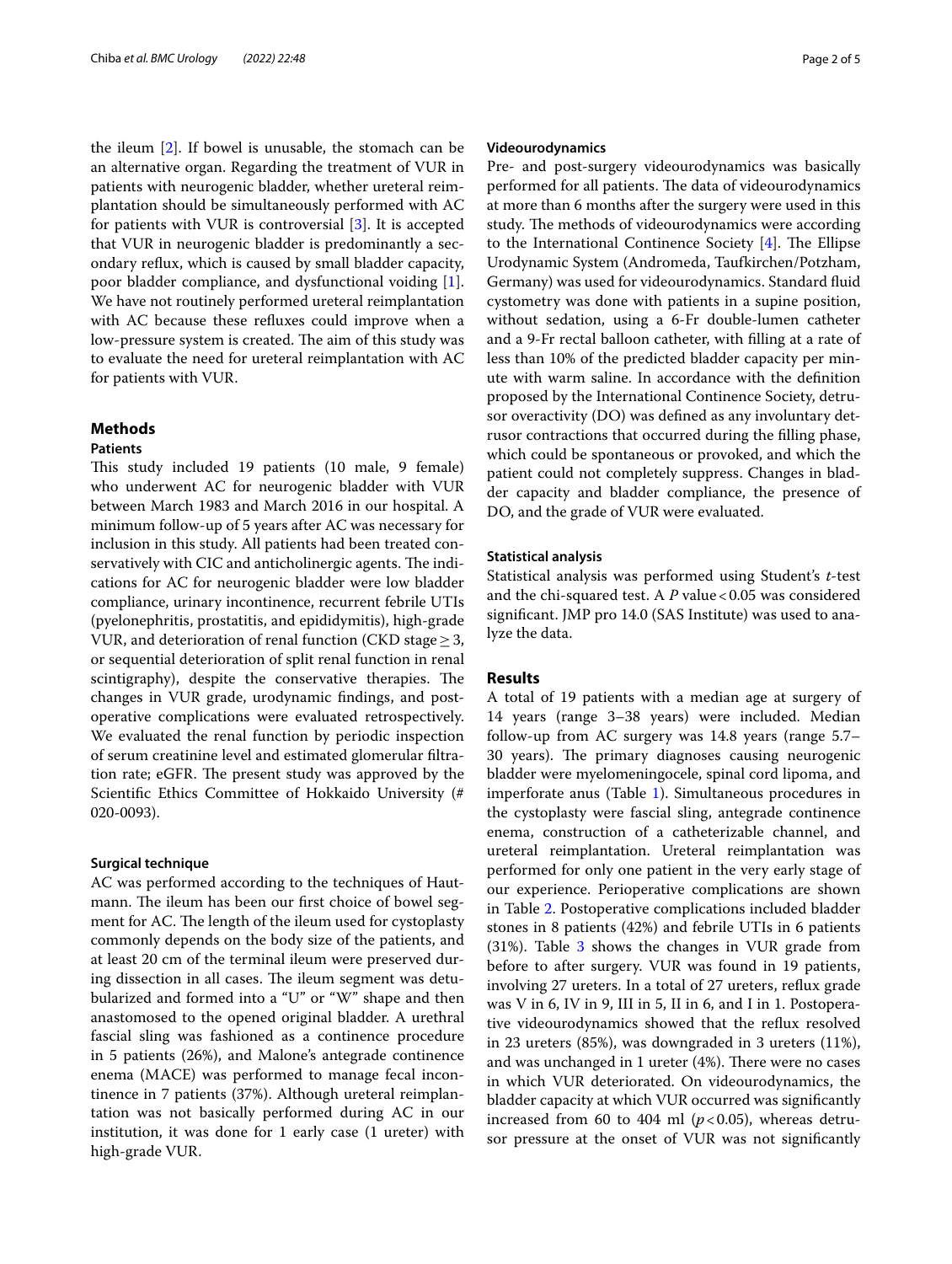#### <span id="page-2-0"></span>**Table 1** Patients' characteristics

|                                        | Number (%)       |
|----------------------------------------|------------------|
| Number of patients                     | 19               |
| Male                                   | 10(53)           |
| Female                                 | 9(47)            |
| Age (y) (median, range)                | $14(3-38)$       |
| Follow up (y) (median, range)          | $14.8(5.7 - 30)$ |
| Diagnosis                              |                  |
| Myelomeningocele                       | 12(63)           |
| Spinal lipoma                          | 5(26)            |
| Anal atresia                           | 2(11)            |
| Indications for AC                     |                  |
| Low-compliance bladder                 | 7(37)            |
| Febrile UTI                            | 6(32)            |
| High-grade VUR                         | 6(32)            |
| Renal dysfunction                      | 5(26)            |
| Surgical procedure with cystoplasty    |                  |
| Fascial sling                          | 5(26)            |
| Antegrade continence enema             | 7(37)            |
| Construction of catheterizable channel | 2(11)            |
| Ureteral reimplantation                | 1(5)             |

*AC* augmentation cystoplasty, *UTI* urinary tract infection, *VUR* vesicoureteral reflux

#### <span id="page-2-1"></span>**Table 2** Perioperative complications

|                                                        | Number (%) |
|--------------------------------------------------------|------------|
| Early postoperative complication $(< 30 \text{ days})$ |            |
| <b>Ileus</b>                                           | 2(11)      |
| Febrile urinary tract infection                        | 1(5)       |
| Surgical site infection                                | 1(5)       |
| Late postoperative complication $(>30 \text{ days})$   |            |
| Bladder stone                                          | 8(42)      |
| Febrile urinary tract infection                        | 6(31)      |
| Metabolic acidosis                                     | 4(21)      |
| Folic acid deficiency                                  | 2(11)      |
| Perforation of enterocyctoplasty                       | 1(5)       |
| lleus                                                  | 0(0)       |

<span id="page-2-2"></span>

|  |  |  | Table 3 Change in VUR grade from before to after surgery |  |  |
|--|--|--|----------------------------------------------------------|--|--|
|--|--|--|----------------------------------------------------------|--|--|

| <b>VUR</b> grade | Preoperative | Postoperative |
|------------------|--------------|---------------|
| $\Omega$         |              | 23            |
|                  |              | $\mathcal{L}$ |
| $\parallel$      | 6            | $\mathcal{D}$ |
| $\mathbb{H}$     | 5            |               |
| $\mathsf{IV}$    | 9            |               |
| ν                | 6            |               |

*VUR* vesicoureteral refux

different (Table [4\)](#page-3-0). Regarding the renal function, eGFR and CKD stage was checked at the last visit. The median eGFR was  $95 \text{ ml/min}/1.73 \text{ m}^2$  (range  $3.3-154$ ) in 19 patients. Chronic kidney disease: CKD stage 1 in 11, stage 2 in 5, stage3 in 1, stage 4 in 0, stage5 in 2 patients were observed respectively. Chronic renal failure (CKD stage  $\geq$  3) developed in 3 patients (16%) during followup; 2 of 3 the patients developed stage 5 CKD and were started on renal replacement therapy. These 3 patients with renal failure have no VUR after the operation.

#### **Discussion**

In management of VUR in neurogenic bladder, frst of all, CIC with anticholinergics should be considered as conservative therapies. Injection of botulinum toxin A into the bladder is also one of efective conservative therapies. It is well known that these conservative therapies, which improve bladder capacity and compliance resolve VUR without surgery [[1\]](#page-4-0). Considering the perioperative complications, and long-term management of augmented bladder, AC should be a last resort, therefore, indication of AC must be strictly determined.

This retrospective study investigated the change in VUR grade from before to after AC alone for patients with neurogenic bladder. The results showed that almost all cases of VUR were resolved or downgraded without ureteral reimplantation. Whether ureteral reimplantation should be done simultaneously with AC has been controversial. Because there have been very few prospective, randomized studies, there is no conclusive evidence about the usefulness of ureteral reimplantation with AC. Previous studies have shown that ureteral reimplantation should be performed in patients with low-pressure or high-grade VUR, ureterovesical junction obstruction, and severe upper urinary tract dilation [[5–](#page-4-4)[10\]](#page-4-5). Helmy et al. reported that unilateral high-grade VUR resolved in 9 of 11 (82%) cases, whereas bilateral high-grade VUR resolved in only 8 of 21 cases (38%) [\[6](#page-4-6)]. Moreover, UTI occurred in half of those patients during follow-up, so they recommended that antirefux surgery should be done for patients with bilateral high-grade VUR. Soygur et al. showed that VUR persisted in some patients, although AC was successful  $[8]$ . They found that VUR started at very low bladder pressure on preoperative videourodynamics. The authors hypothesized that primary ureterotrigonal insufficiency (short submucosal tunnel) may cause VUR, even if sufficient bladder capacity is secured, so that they concluded that such patients require ureteral reimplantation. Wang et al. also demonstrated that concomitant ureteral reimplantation should be performed for patients with low-bladder pressure VUR, high-grade VUR, or in those with concomitant ureterovesical junction (UVJ) stenosis [\[5](#page-4-4)].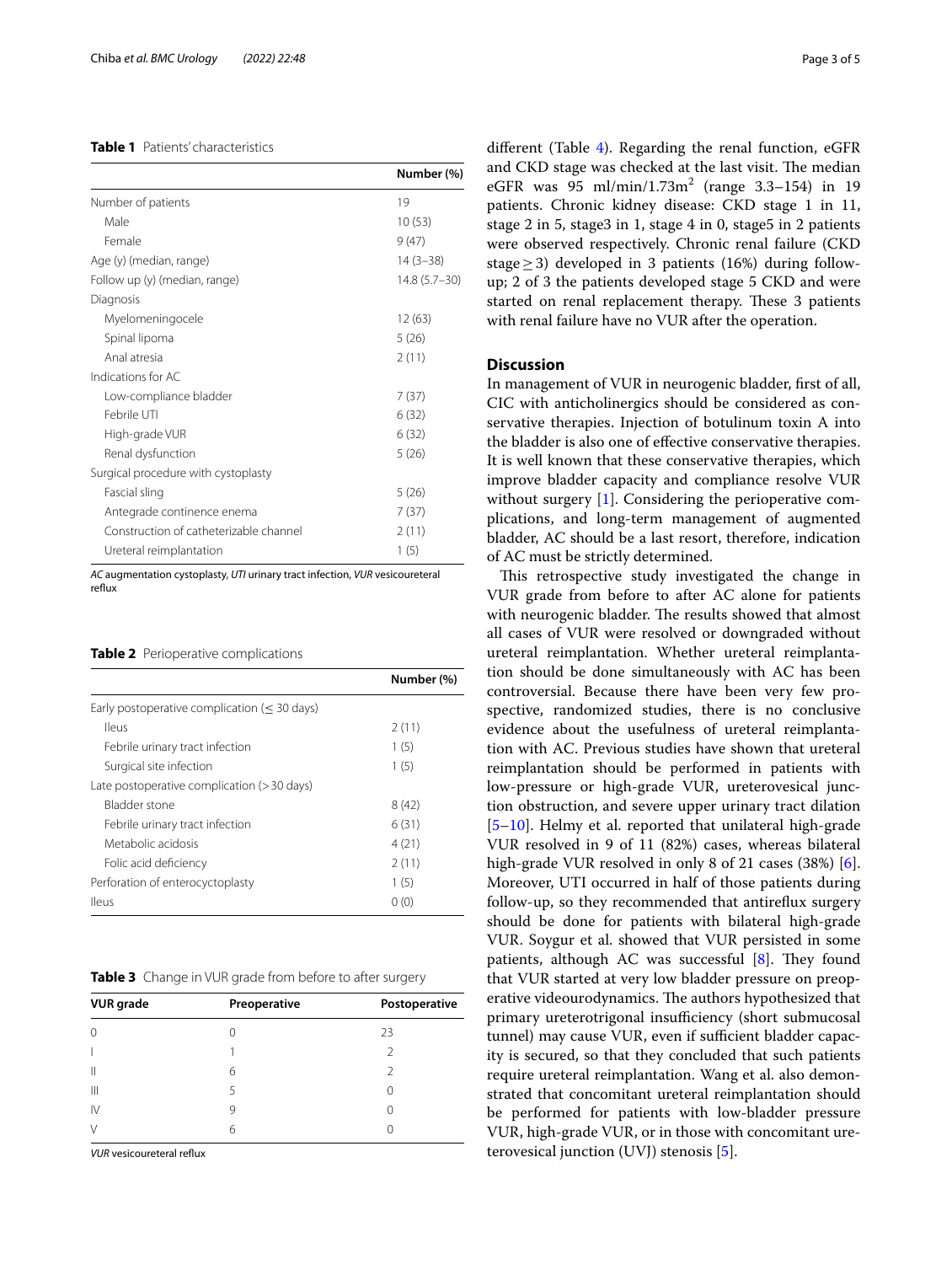|                                                             | Preoperative    | Postoperative  | P value   |
|-------------------------------------------------------------|-----------------|----------------|-----------|
| Bladder capacity (ml) (median, range)                       | 200 (90-509)    | 400 (93-585)   | P < 0.001 |
| Bladder compliance (ml/cmH <sub>2</sub> O) (median, range)  | $7.5(2.5-18.6)$ | 28.1 (4.0-200) | P < 0.001 |
| Detrusor overactivity (number, %)                           | 9(47)           | 2(11)          | NS.       |
| VUR (number, %)                                             | 19 (100)        | 4(21)          | P < 0.001 |
| Bladder capacity at VUR occurred (ml) (median, range)       | $60(10-300)$    | 404 (50-500)   | P < 0.05  |
| Pdet when VUR occurred (cmH <sub>2</sub> O) (median, range) | $6.5(0-32)$     | $8.5(0-14)$    | <b>NS</b> |

<span id="page-3-0"></span>**Table 4** Videourodynamic fndings before and after augmentation cystoplasty

*VUR* vesicoureteral refux

In contrast, several reports demonstrated that routine ureteral reimplantation is not needed with AC  $[11-14]$  $[11-14]$  $[11-14]$ . Zang et al. argued that ureteral reimplantation is not necessary for all patients with VUR. In their study, 24/29 (83%) patients resolved completely, 3/29 (10%) improved, and  $2/29$  (7%) showed no change in reflux [\[11\]](#page-4-8). Their results are very similar to those of the current report. They stated that it is more important for prevention of UTI and renal failure to have safe bladder volume and to do CIC adequately than to perform reimplantation. Some other reports also demonstrated that ureter reimplantation was unnecessary with AC  $[12-15]$  $[12-15]$ .

In the current study, of 27 ureters afected by refux, 23 (85%) resolved and 3 (11%) were downgraded after AC without ureteral reimplantation. Although UTI occurred in 6 patients during the follow-up period after the AC procedure, VUR was resolved in 4 patients and downgraded in 2 of these patients. Moreover, renal failure has not occurred in these 6 patients during follow-up. Ureteric reimplantation may certainly repair VUR, but there are some disadvantages to doing this procedure with AC simultaneously, especially using the ileum. It is not easy to reimplant the ureter into a thick bladder wall, and the ureter is dilated in most cases, so that ureteral tailoring may be needed. There is a possibility that these complicated procedures result in prolonged operative time and increased surgical stress. In addition, we should also consider the risk of ureteral stricture as a postoperative complication. In terms of videourodynamics, bladder capacity at the onset of VUR was signifcantly increased after AC surgery, whereas detrusor pressure was unchanged. Although VUR occurred at low detrusor pressure after AC, the frequency of VUR was considered to be less than at pre-operation, because bladder capacity was greatly increased. It is important to perform CIC adequately to avoid the risk of VUR and UTI.

One of the important goals of AC is to protect upper urinary tract function. In the present study, 3 patients (16%) developed  $\geq$  stage 3 CKD during follow-up, and 2 of the 3 patients started renal replacement therapy. However, there was no VUR in these patients after the operation. Husmann et al. reported that poor compliance with CIC could be a risk factor for chronic renal failure [[16](#page-4-12), [17\]](#page-4-13). In this regard, CIC through an abdominal stoma decreases the risk of chronic renal failure compared with CIC through the urethra in patients with obesity. Moreover, preoperative lower renal function at baseline may be related to renal function deterioration after surgery [\[2](#page-4-1)]. Thus, appropriate CIC after AC is important to prevent febrile UTI, and to protect upper urinary function, however, it is difficult to assess compliance of CIC in children and parents before the operation. Ureteral reimplantation may be benefcial for the patients with poor compliance. In addition, there may be a sub-population of children, those starting with poor renal function, that may actually beneft from reimplantation and perhaps delay to eventual complete renal failure.

#### **Conclusions**

Although it is still controversial, from our study, we conclude that routine ureteral reimplantation is not necessary with AC in patients with VUR. This was a long-term follow-up study, so that it is more persuasive as evidence suggesting that reimplantation is unnecessary than other previous studies. There is a limitation in this study because it was a retrospective study, and the sample size is small. Prospective, randomized studies should be done to elucidate the need for simultaneous ureteral reimplantation with AC.

#### **Abbreviations**

AC: Augmentation cystoplasty; CIC: Clean intermittent catheterization; CKD: Chronic renal failure; DO: Detrusor overactivity; GFR: Estimated glomerular fltration rate; MACE: Malone's antegrade continence enema; UTI: Urinary tract infection; UVJ: Ureterovesical junction; VUR: Vesicoureric refux.

#### **Acknowledgements**

We appreciate Mayuko Tsukiyama for performing urodynamics study as medical technologist.

#### **Author contributions**

Study design: HC and TK. Data collection: HC. Manuscript writing: HC Technical and material support: MH, NK, MK, and MN Supervision: TK, and NS. All authors read and approved the fnal manuscript.

#### **Funding**

No funding sources.